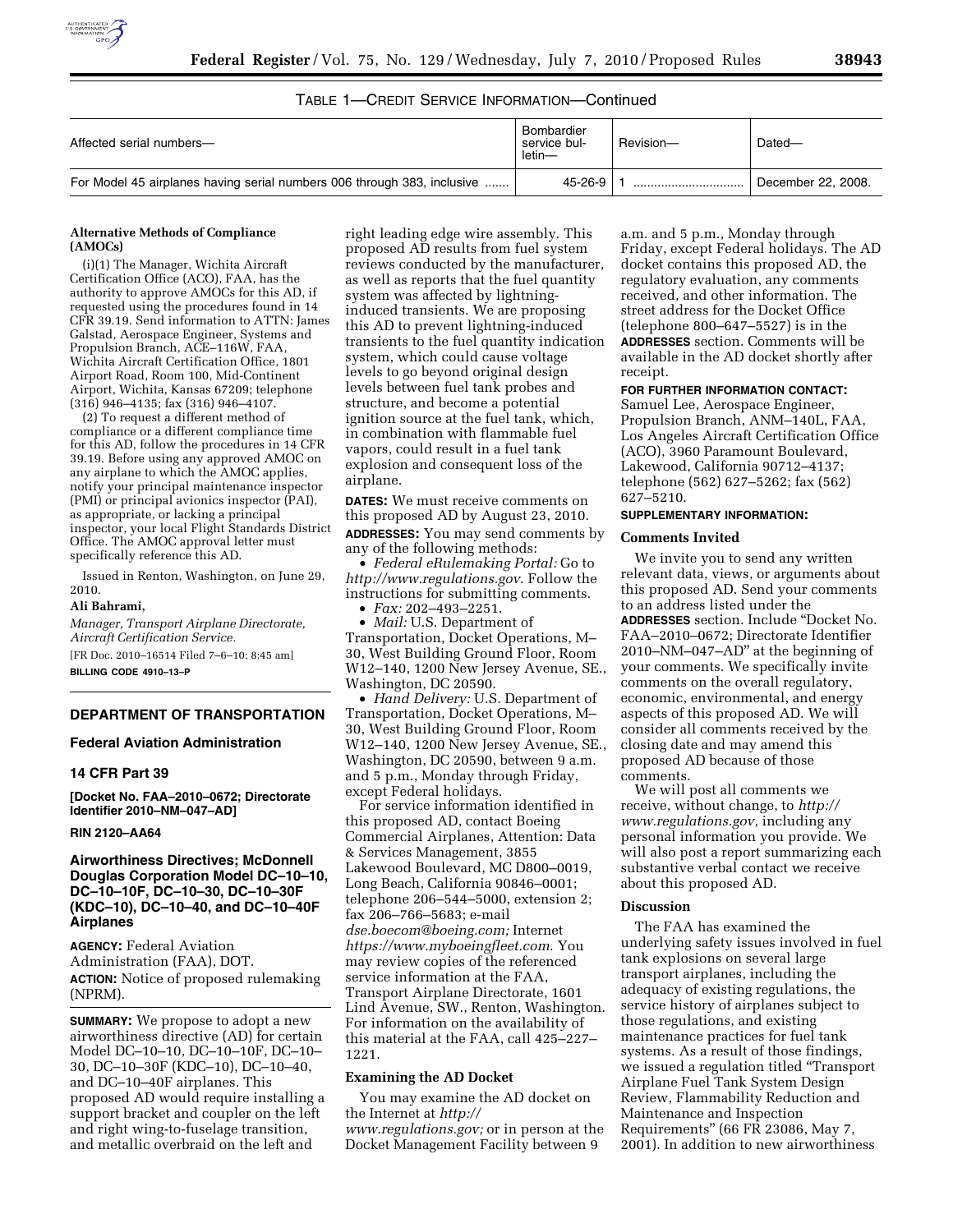standards for transport airplanes and new maintenance requirements, this rule included Special Federal Aviation Regulation No. 88 (''SFAR 88,'' Amendment 21–78, and subsequent Amendments 21–82 and 21–83).

Among other actions, SFAR 88 requires certain type design (*i.e.,* type certificate (TC) and supplemental type certificate (STC)) holders to substantiate that their fuel tank systems can prevent ignition sources in the fuel tanks. This requirement applies to type design holders for large turbine-powered transport airplanes and for subsequent modifications to those airplanes. It requires them to perform design reviews and to develop design changes and maintenance procedures if their designs do not meet the new fuel tank safety standards. As explained in the preamble to the rule, we intended to adopt airworthiness directives to mandate any changes found necessary to address unsafe conditions identified as a result of these reviews.

In evaluating these design reviews, we have established four criteria intended to define the unsafe conditions associated with fuel tank systems that require corrective actions. The percentage of operating time during which fuel tanks are exposed to flammable conditions is one of these criteria. The other three criteria address the failure types under evaluation: single failures, single failures in combination with a latent condition(s), and in-service failure experience. For all four criteria, the evaluations included consideration of previous actions taken that may mitigate the need for further action.

We have determined that the actions identified in this AD are necessary to reduce the potential of ignition sources inside fuel tanks, which, in combination with flammable fuel vapors, could result in fuel tank explosions and consequent loss of the airplane.

Also, we received reports that the fuel quantity system was affected by lightning- induced transients. The fiberglass leading edge fairing at the wing root created an electrical discontinuity in the metal shielding provided by the wing structure. As rapidly changing lightning currents flow in the leading edge gap region during a nose-to-wing- tip strike, rapidly changing electromagnetic fields are created in the gap region. Boeing investigations have determined that these fields cause electrical transients to be inducted indirectly into the wiring of the fuel quantity indication system. Installing side entry wire braid sleeving on fuel probe wires in the root region of each wing will minimize lightninginduced transients to the fuel quantity indication system. Such transients could result in voltage levels going beyond original design levels between fuel tank probes and structure and becoming a potential ignition source for the fuel tank.

### **Relevant Service Information**

We have reviewed Boeing Service Bulletin DC10–28–262, Revision 1, dated June 9, 2010. The service bulletin describes procedures for installing a support bracket and coupler on the left and right wing-to-fuselage transition, and installing metallic overbraid on the left and right wing leading edge wire assemblies.

# **FAA's Determination and Requirements of This Proposed AD**

We are proposing this AD because we evaluated all relevant information and determined the unsafe condition described previously is likely to exist or develop in other products of these same type designs. This proposed AD would require accomplishing the actions specified in the service information described previously.

## **Costs of Compliance**

We estimate that this proposed AD would affect 61 airplanes of U.S. registry. We also estimate that it would take about 28 work-hours per product to comply with this proposed AD. The average labor rate is \$85 per work-hour. Required parts would cost about \$999 per product. Based on these figures, we estimate the cost of this proposed AD to the U.S. operators to be \$206,119, or \$3,379 per product.

# **Authority for This Rulemaking**

Title 49 of the United States Code specifies the FAA's authority to issue rules on aviation safety. Subtitle I, section 106, describes the authority of the FAA Administrator. ''Subtitle VII: Aviation Programs,'' describes in more detail the scope of the Agency's authority.

We are issuing this rulemaking under the authority described in ''Subtitle VII, Part A, Subpart III, Section 44701: General requirements.'' Under that section, Congress charges the FAA with promoting safe flight of civil aircraft in air commerce by prescribing regulations for practices, methods, and procedures the Administrator finds necessary for safety in air commerce. This regulation is within the scope of that authority because it addresses an unsafe condition that is likely to exist or develop on products identified in this rulemaking action.

# **Regulatory Findings**

We determined that this proposed AD would not have federalism implications under Executive Order 13132. This proposed AD would not have a substantial direct effect on the States, on the relationship between the national Government and the States, or on the distribution of power and responsibilities among the various levels of government.

For the reasons discussed above, I certify this proposed regulation:

1. Is not a ''significant regulatory action'' under Executive Order 12866,

2. Is not a ''significant rule'' under the DOT Regulatory Policies and Procedures (44 FR 11034, February 26, 1979), and

3. Will not have a significant economic impact, positive or negative, on a substantial number of small entities under the criteria of the Regulatory Flexibility Act.

You can find our regulatory evaluation and the estimated costs of compliance in the AD Docket.

### **List of Subjects in 14 CFR Part 39**

Air transportation, Aircraft, Aviation safety, Incorporation by reference, Safety.

## **The Proposed Amendment**

Accordingly, under the authority delegated to me by the Administrator, the FAA proposes to amend 14 CFR part 39 as follows:

# **PART 39—AIRWORTHINESS DIRECTIVES**

1. The authority citation for part 39 continues to read as follows:

**Authority:** 49 U.S.C. 106(g), 40113, 44701.

## **§ 39.13 [Amended]**

2. The FAA amends § 39.13 by adding the following new AD:

**McDonnell Douglas Corporation:** Docket No. FAA–2010–0672; Directorate Identifier 2010–NM–047–AD.

#### **Comments Due Date**

(a) We must receive comments by August 23, 2010.

### **Affected ADs**

(b) None.

#### **Applicability**

(c) This AD applies to McDonnell Douglas Corporation Model DC–10–10, DC–10–10F, DC–10–30, DC–10–30F (KDC–10), DC–10–40, and DC–10–40F airplanes, certificated in any category, as identified in Boeing Service Bulletin DC10–28–262, Revision 1, dated June 9, 2010.

### **Subject**

(d) Air Transport Association (ATA) of America Code 28: Fuel.